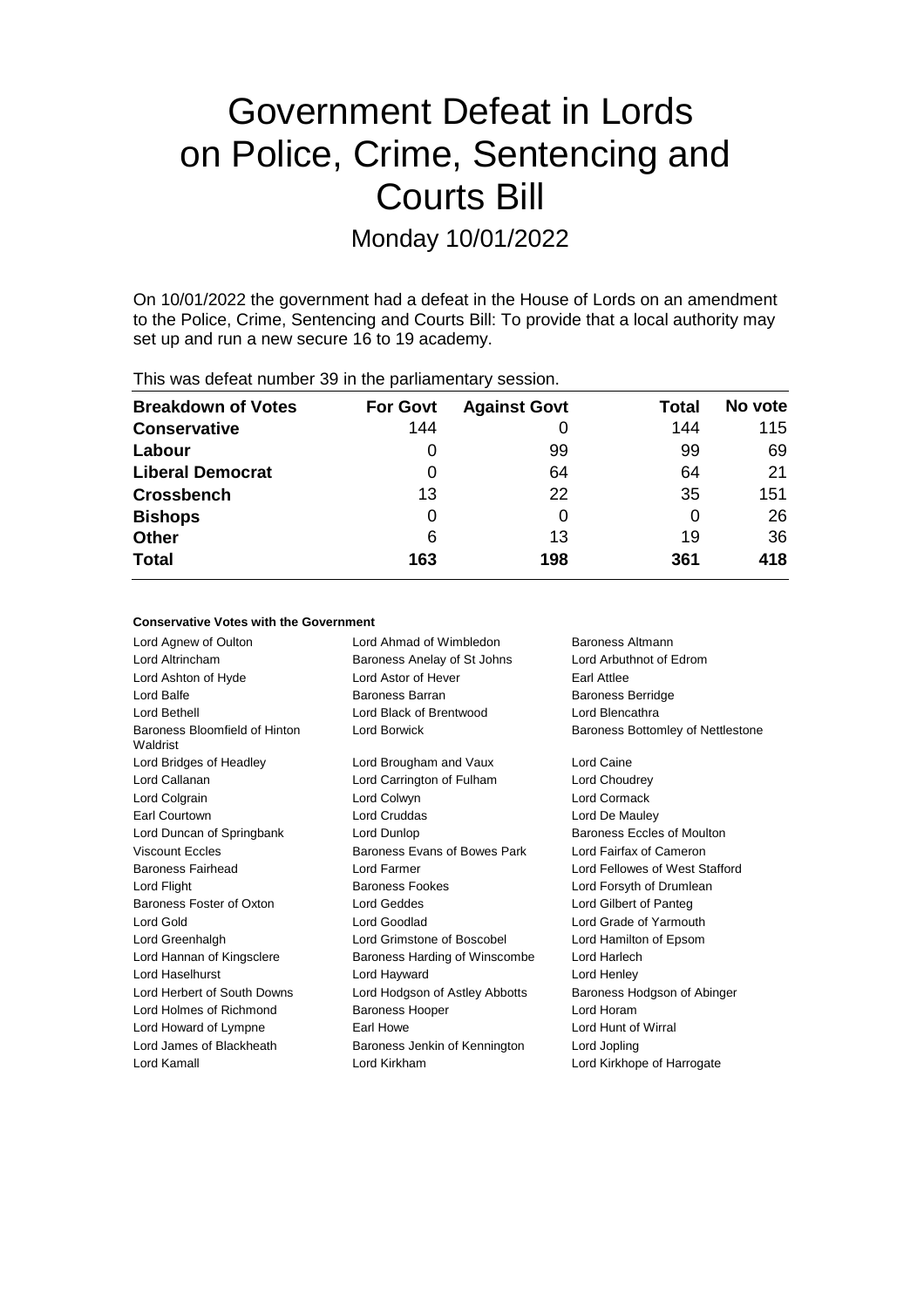Lord Lamont of Lerwick Lord Lancaster of Kimbolton Lord Lansley Lord Leigh of Hurley **Lord Lord Lexden** Lord Lexden Lord Lilley<br>
Lord Lindian Lord Lindfield **Lord Lindfield** Baroness Earl Lindsay Lord Lingfield Baroness Manzoor Lord Marland Lord Marlesford Lord Maude of Horsham Lord McColl of Dulwich Lord McInnes of Kilwinning Baroness McIntosh of Pickering Lord McLoughlin **Communist Construction** Lord Mendoza **Baroness Meyer** Baroness Mobarik Lord Moylan Lord Moynihan Lord Nash Baroness Neville-Jones Baroness Neville-Rolfe Baroness Newlove Baroness Nicholson of Winterbourne Baroness Noakes Lord Norton of Louth Lord Parkinson of Whitley Bay Lord Patten Lord Pickles **Baroness Pidding Lord Polak** Lord Polak Lord Price **Lord Reay Constanting Lord Reay Baroness Redfern** Lord Ribeiro Lord Risby Lord Robathan Baroness Sanderson of Welton Lord Sandhurst Lord Sassoon Baroness Sater **Baroness Scott of Bybrook** Baroness Seccombe Lord Sharpe of Epsom Lord Sheikh Lord Sherbourne of Didsbury Lord Shinkwin Earl Shrewsbury Lord Smith of Hindhead Baroness Stedman-Scott Lord Sterling of Plaistow Lord Stewart of Dirleton Baroness Stowell of Beeston Lord Strathclyde Baroness Stroud Baroness Sugg **Lord Taylor of Holbeach** Lord True Lord Tugendhat Lord Udny-Lister Lord Vaizey of Didcot Baroness Vere of Norbiton **Lord Wei** Lord Wei Lord Wharton of Yarm Lord Willetts Baroness Williams of Trafford Lord Wolfson of Tredegar Baroness Wyld Lord Young of Cookham Viscount Younger of Leckie

#### **Conservative Votes against the Government**

#### **Labour Votes with the Government**

# **Labour Votes against the Government**

Lord Bach Baroness Bakewell Lord Bassam of Brighton Lord Berkeley **Baroness Blake of Leeds** Baroness Blower Lord Boateng **Lord Bradley** Lord Bradley **Lord Brooke of Alverthorpe** Lord Browne of Ladyton Lord Campbell-Savours Lord Carter of Coles Lord Clark of Windermere Lord Coaker Lord Collins of Highbury Baroness Corston Baroness Crawley Lord Cunningham of Felling Lord Davidson of Glen Clova Lord Davies of Oldham Lord Davies of Brixton Baroness Donaghy Baroness Drake Lord Dubs Lord Elder Lord Evans of Watford Lord Faulkner of Worcester Lord Foulkes of Cumnock Lord Glasman Baroness Golding Lord Grantchester Lord Griffiths of Burry Port Lord Grocott Lord Hacking Lord Hain Viscount Hanworth Lord Harris of Haringey **Lord Haskel Communist Communist Communist Communist Communist Communist Communist Communist Communist Communist Communist Communist Communist Communist Communist Communist Communist Communist Commu** Baroness Hayter of Kentish Town Baroness Healy of Primrose Hill Baroness Henig Lord Hollick **Baroness Jay of Paddington** Baroness Jones of Whitchurch Baroness Jones of Whitchurch Lord Jones Lord Jordan Lord Kennedy of Southwark Baroness Kennedy of The Shaws Lord Khan of Burnley Lord Knight of Weymouth Baroness Lawrence of Clarendon Lord Lennie **Lord Lipsey** Lord Lipsey Baroness McIntosh of Hudnall Lord McNicol of West Kilbride Baroness Merron Lord Monks **Baroness Morris of Yardley** Baroness Osamor Lord Pendry Baroness Pitkeathley Lord Ponsonby of Shulbrede Baroness Prosser Baroness Quin Baroness Rebuck

Lord Anderson of Swansea Baroness Andrews Lord Reid of Cardowan Lord Rooker Lord Rosser

Baroness Chakrabarti **Viscount Chandos** Baroness Chapman of Darlington Baroness Lister of Burtersett Baroness Mallalieu Lord McConnell of Glenscorrodale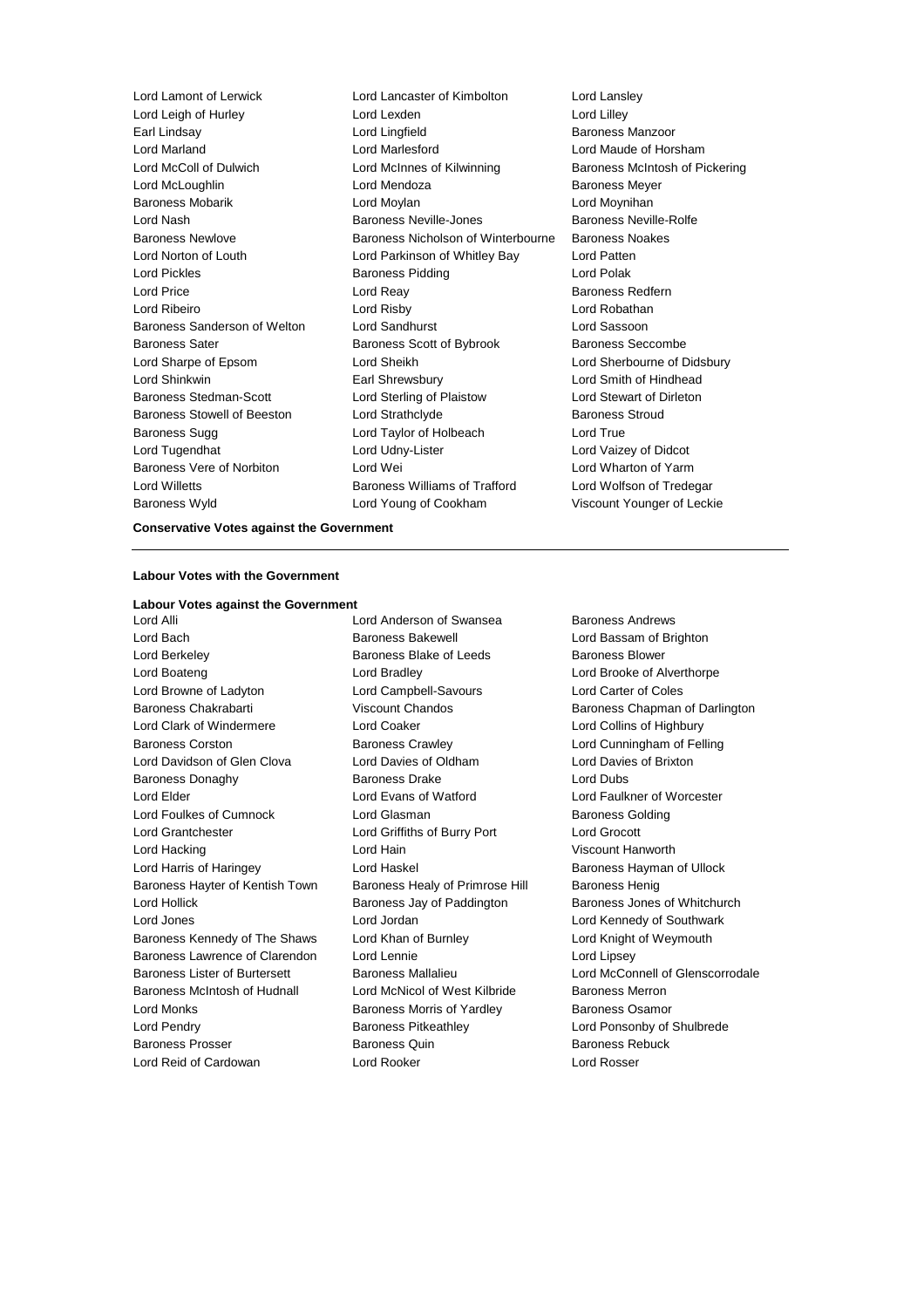Baroness Royall of Blaisdon Baroness Sherlock Lord Sikka Baroness Smith of Basildon **Viscount Stansgate** Baroness Thornton Lord Tomlinson Lord Touhig Lord Triesman Lord Tunnicliffe Baroness Warwick of Undercliffe Lord Watson of Invergowrie Lord Watts **Lord West of Spithead** Baroness Wheeler Baroness Whitaker **Lord Whitty Lord Whitty** Baroness Wilcox of Newport Lord Wood of Anfield Lord Woodley Lord Young of Norwood Green

### **Liberal Democrat Votes with the Government**

#### **Liberal Democrat Votes against the Government**

Baroness Barker **Lord Beith** Lord Beith Baroness Benjamin Baroness Bonham-Carter of Yarnbury Baroness Brinton Lord Bruce of Bennachie Lord Burnett Baroness Burt of Solihull Lord Campbell of Pittenweem Lord Chidgey **Lord Clement-Jones** Baroness Featherstone Lord Foster of Bath **Lord Fox** Lord Fox **Baroness Garden of Frognal** Lord German Lord Goddard of Stockport Baroness Hamwee Baroness Harris of Richmond Baroness Humphreys Cord Hussain Baroness Hussein-Ece **Baroness Janke** Baroness Jolly Lord Jones of Cheltenham Baroness Kramer Baroness Ludford Lord Marks of Henley-on-Thames Lord McNally Lord Newby Baroness Northover Lord Oates Lord Paddick Lord Palmer of Childs Hill **Baroness Parminter** Baroness Parminter Baroness Pinnock Lord Purvis of Tweed Baroness Randerson Lord Razzall Lord Redesdale Lord Rennard Lord Roberts of Llandudno Baroness Scott of Needham Market Lord Scriven Lord Structure Lord Sharkey Baroness Sheehan **Baroness** Sheehan Lord Shipley **Baroness Smith of Newnham** Lord Stoneham of Droxford Lord Storey Lord Stunell Baroness Suttie Lord Taverne Lord Teverson Baroness Thomas of Winchester Baroness Thornhill Viscount Thurso Lord Tope **Lord Wallace of Saltaire** Baroness Walmsley Lord Willis of Knaresborough

Lord Addington **Lord Allan of Hallam** Baroness Bakewell of Hardington **Mandeville** 

#### **Crossbench Votes with the Government**

Lord Aberdare Viscount Colville of Culross Viscount Craigavon Lord Greenway Lord Hogan-Howe Lord Hope of Craighead Lord Kakkar Lord McDonald of Salford Lord Pannick Lord Patel **Baroness Stuart of Edgbaston** Lord Vaux of Harrowden Baroness Watkins of Tavistock

#### **Crossbench Votes against the Government**

- Lord Woolf
- 
- Lord Alton of Liverpool Lord Brown of Eaton-under-Heywood Baroness Campbell of Surbiton Lord Carlile of Berriew **Earl Clancarty** Earl Clancarty **Baroness Coussins** Baroness D'Souza Lord Hannay of Chiswick Lord Kerslake Lord Laming Lord Londesborough Lord Low of Dalston Baroness Masham of Ilton **Baroness O'Loan** Baroness O'Loan Lord Ramsbotham Lord Rowe-Beddoe **Lord Sentamu** Baroness Stern Lord Walney **Duke of Wellington** Baroness Wheatcroft

#### **Bishop Votes with the Government**

**Bishop Votes against the Government**